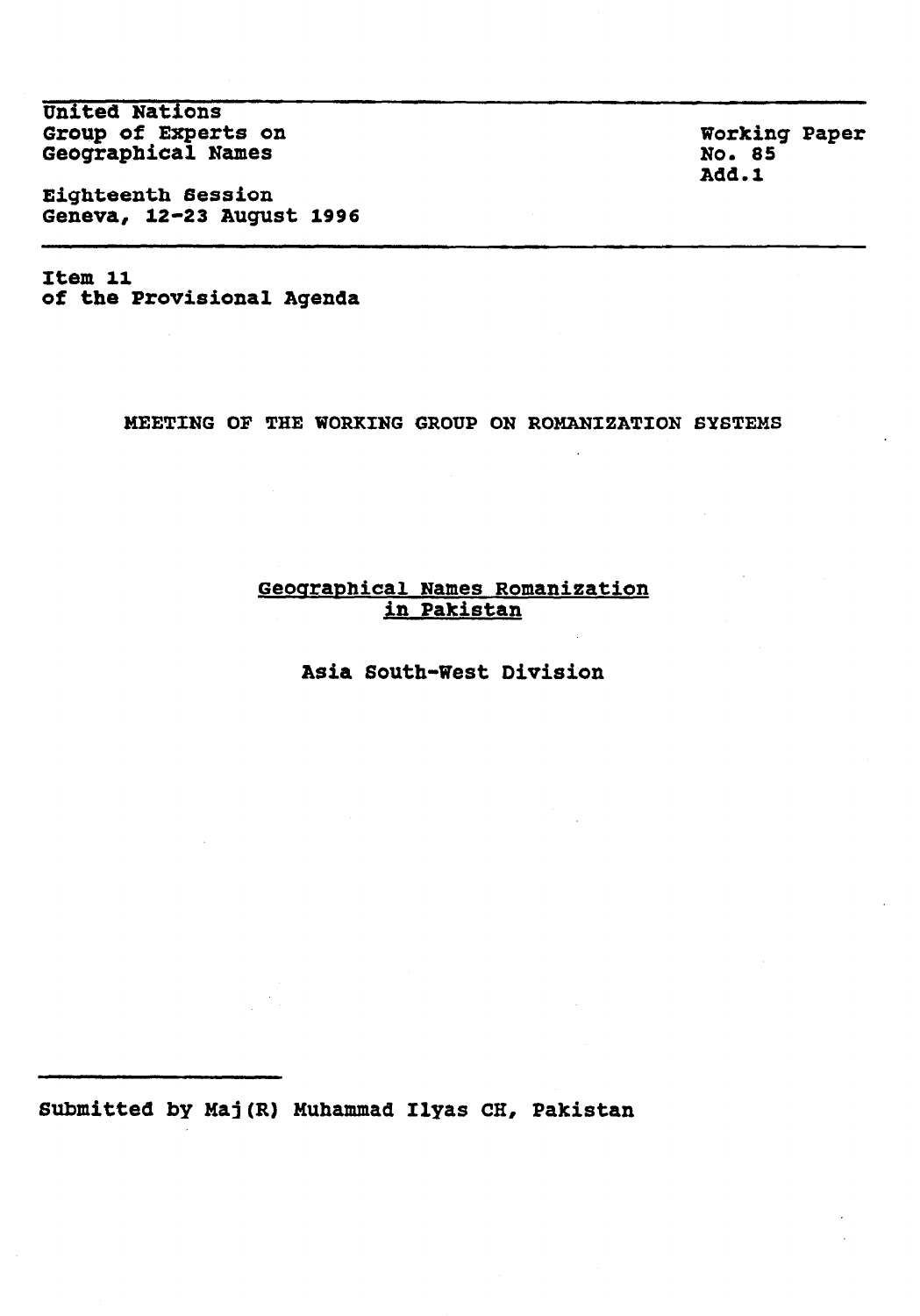## Diacritical signs used in Pakistan

(a) The '*Zabar*',  $(-)$ :  $\mathbb{R}^2$ 

> This is expressed by 'a' and is pronounced as in 'woman' or 'u' in 'gun' in English. This is placed over a preceding consonant or in initial 'alif'.

EXAMPLES:-

.<br>دشت<br>مار<br>مار Dasht Palak Allah

(b) The 'Zer',  $(\frac{\ }{r})$ :

This is expressed by  $i'$  and is pronounced as in English words  $i'_{\text{R}}$  is  $k'$  at  $c$  It is placed below the preceding consonant 'bit', 'kit', etc. It is placed below the preceding consonant or an initial 'alif'.

EXAMPELS :-

کیتاب<br>قسیل<br>بسیلام Kitāb Bismit Islam

(c) The 'Pesh'  $(-)$ :

This is equivalent by the interpretation of the interpretation  $\mathcal{L}_\mathbf{p}$ This is expressed over a preference as in english words ' $fut'$ , ' $pull'$  etc. This is placed over a preceding consonant<br>or an initial ' $alif'$ .

EXAMPLES:-

| ____________________ |        |
|----------------------|--------|
| سيغد                 | Chugha |
| متحدا                | Khuda  |
| آردو                 | Urdu   |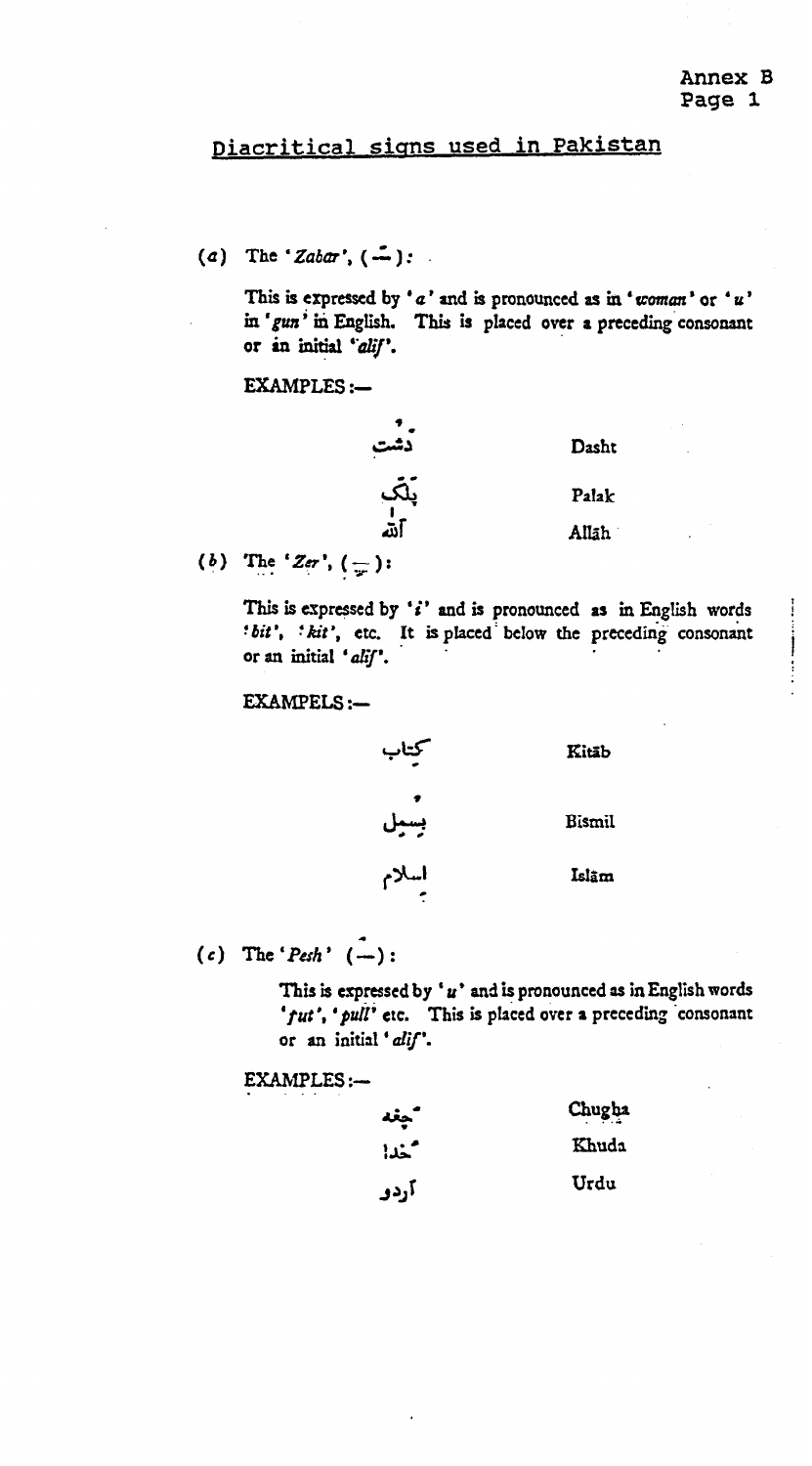(d) The 'Madd'  $(-)$ :

This is used over ' alif' and is expressed by long '  $a'$  ( $d$ ) sounding in English word ' Father'.

 $EXAMPLE:$ 

## $\overline{\text{S}}$  and  $\overline{\text{S}}$  and  $\overline{\text{S}}$

 $(e)$  The 'Tashdid',  $($ .):

The consonants marked with ' . ' are doubled in their Roman characters.

 $EXAMPLES$ : $-$ 

| آشہ  | Allāh  |
|------|--------|
| بلا  | Balla  |
| فياض | Fayyãz |

 $(f)$  The '*Jazm*',  $(-)$ :

There is usually a vowel for uniting two consonants in a word. But, if there is none and also short vowels i.e.  $\cdot$   $\cdot$   $\cdot$   $\cdot$  do not exist, the preceding consonant is marked with (  $'$  ) and the succeeding one is regarded as ' Sakin', but is pronounced and as such its Roman equivalent character appears in transliteration.

EXAMPLES :-



- $(g)$  The 'Hamza',  $($   $\cdot$ ):
	- ( $i$ ) The mark ' Hamza' is used to separate a syllable ending with a vowel from another commencing with a vowel. It is will a vowel fight another commencing with a vowel. It is  $\frac{1}{2}$  the state by a hyphon is used in Eughsh word re-open. It is transliterated by a hyphen. But this hyphen is not used in the body of maps.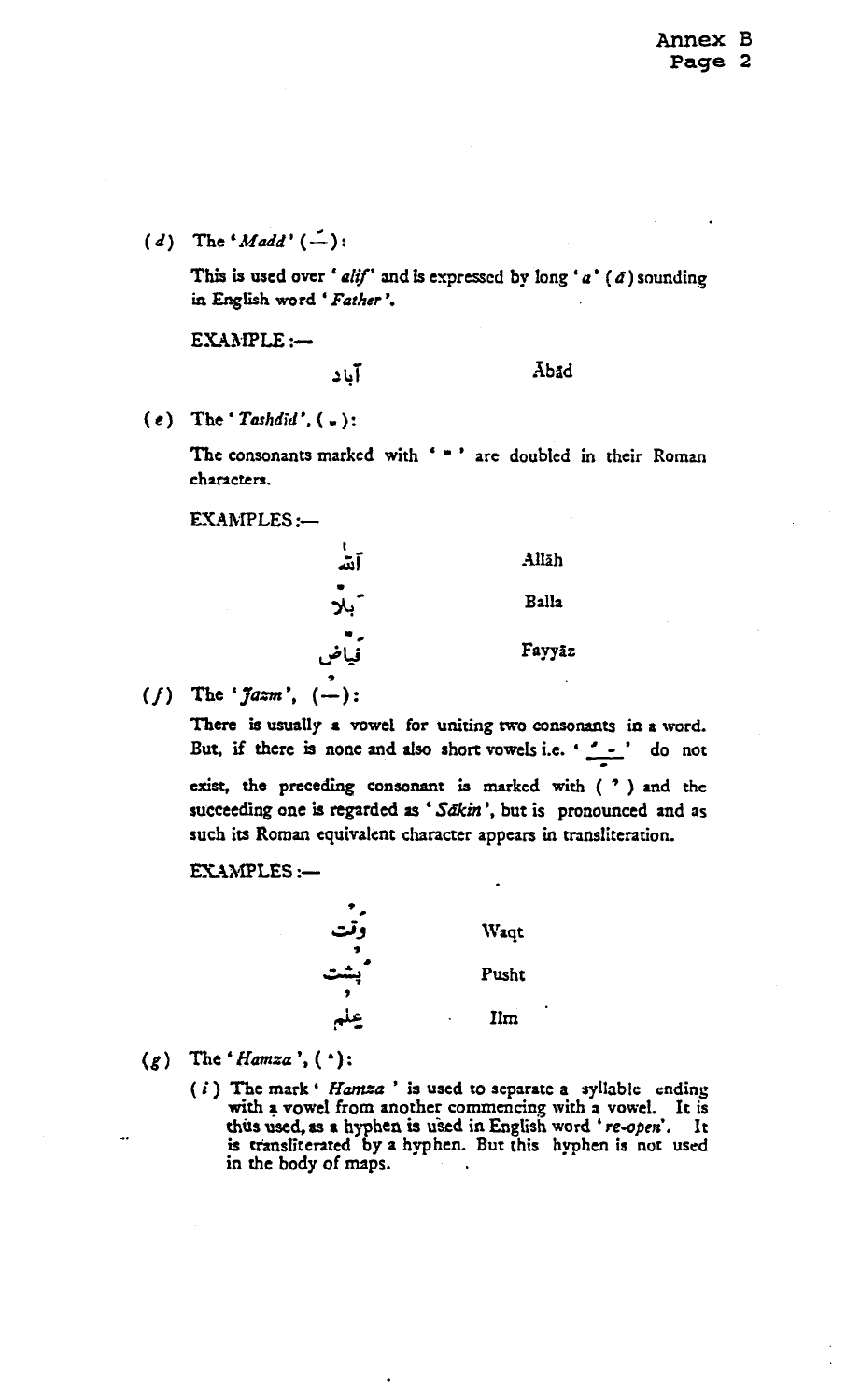EXAMPLES:-

| قائده                                                                                                                | Fā-ida                                                                                                                      |
|----------------------------------------------------------------------------------------------------------------------|-----------------------------------------------------------------------------------------------------------------------------|
| كاؤن                                                                                                                 | Ga-on                                                                                                                       |
| ياؤن<br>Chashmā-i-Mālik. == جشمه* مالک                                                                               | Pã-on<br>(ii) The mark 'Hamza' is also used with or without _ to<br>form the persian genitive case (Kasra-i-IzIfat) in some |
| (iii) When '' ' falls at the end of a word it is neglected, e. g.                                                    |                                                                                                                             |
|                                                                                                                      | Ziya (Zia)                                                                                                                  |
| (h) The ' Tanwin', $\begin{pmatrix} n \\ n \end{pmatrix}$<br>Arabic origin expresses adverbial ' n '. e.g.<br>اتناتآ | The sign '"' appearing over an 'alif' at the end of words of<br>Ittifäqan                                                   |
|                                                                                                                      |                                                                                                                             |
| مثلاً                                                                                                                | Maslan                                                                                                                      |
| (i) The 'alif maqsura', $(\cup)$ :<br>to indicate that it sounds like ' $d'$ .                                       | This is a short 'alif' and is placed over a final 'S' or                                                                    |
| <b>EXAMPLES:-</b>                                                                                                    |                                                                                                                             |
|                                                                                                                      | Mūsa                                                                                                                        |
| موسىل<br>مصطفر                                                                                                       | Mustafa                                                                                                                     |

(j) The definite article 'AL',  $(\bigcup)$ :

The Arabic definite article ' U' often occurs in the words or names of Arabic origin and is treated as follows :-

 $(i)$  'alif' in the article will be transliterated into the short vowels 'a', 'i', or 'u', corresponding to  $(\underline{\cdot})$   $(\overline{\cdot})$  or  $(\underline{\cdot})$ appearing on or below the consonant preceding 'l'.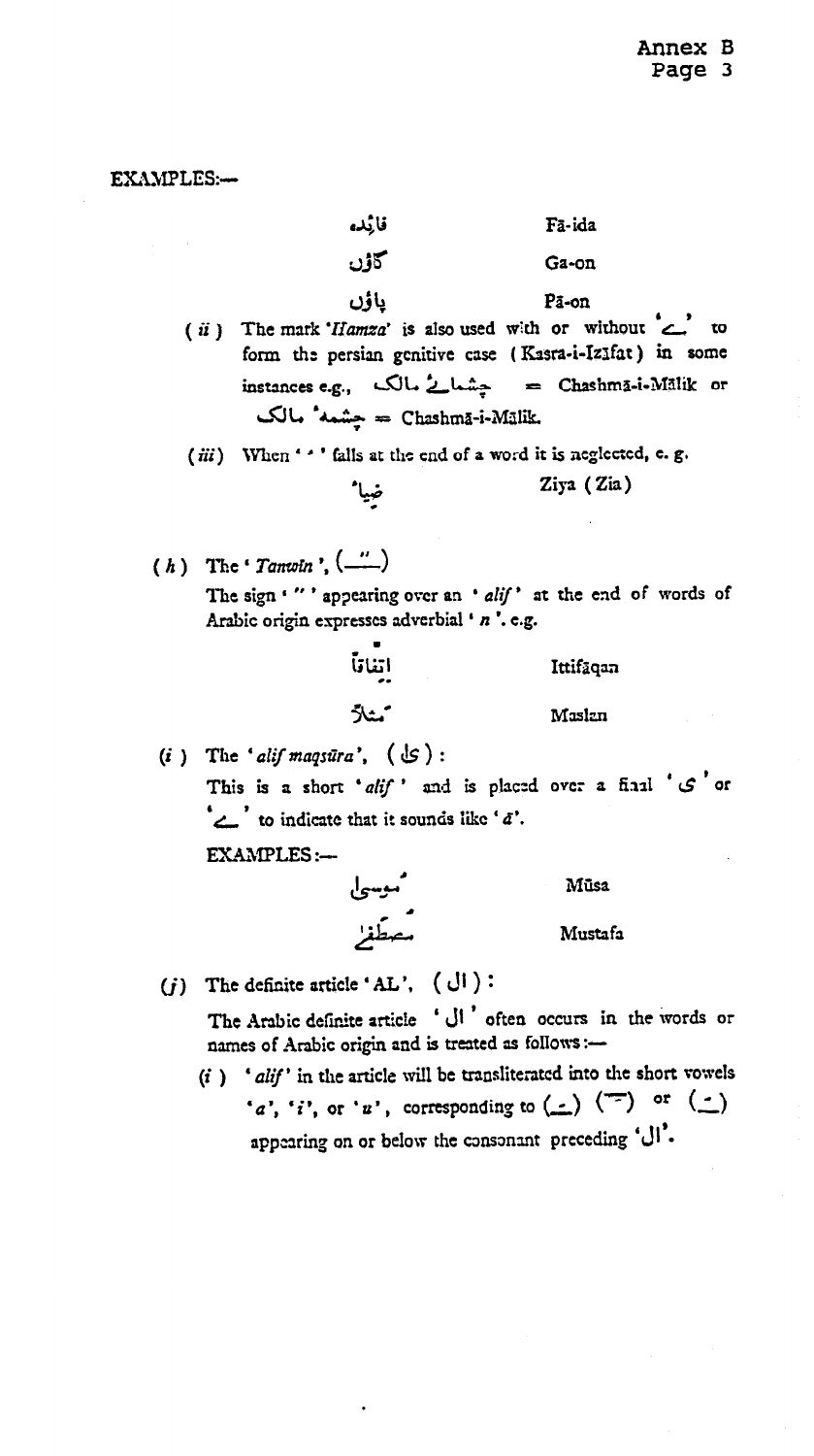EXAMPLES:-

هاروتالسرشميد Hārūnarrashīd - - - -<br>بسمالته<br>بسمالته Bismilläh ء<br>شطالعرب Shattul Arab صلاً مم الدين Salāhuddīn

( ii ) It may be noted that U is silent in and and and also does not appear in their respective transliteration in Roman, but in ( شطألعرب ), it sounds and also appears in its Roman transliteration. That is, when ' Ul' occurs before 'j' or 'a' it is silent and when precedes ' e' it sounds. Other letters, before which ' l' is silent. are and will accordingly be ت ث ذ ز س ش ص ض ط ظ ن assimilated in the corresponding Roman version by doubling the letter following '

(iii) The sign '*Wasla'*,  $\sim$  appearing on the 'alif' of '\j'', in such names, is to show union with the preceding vowel.